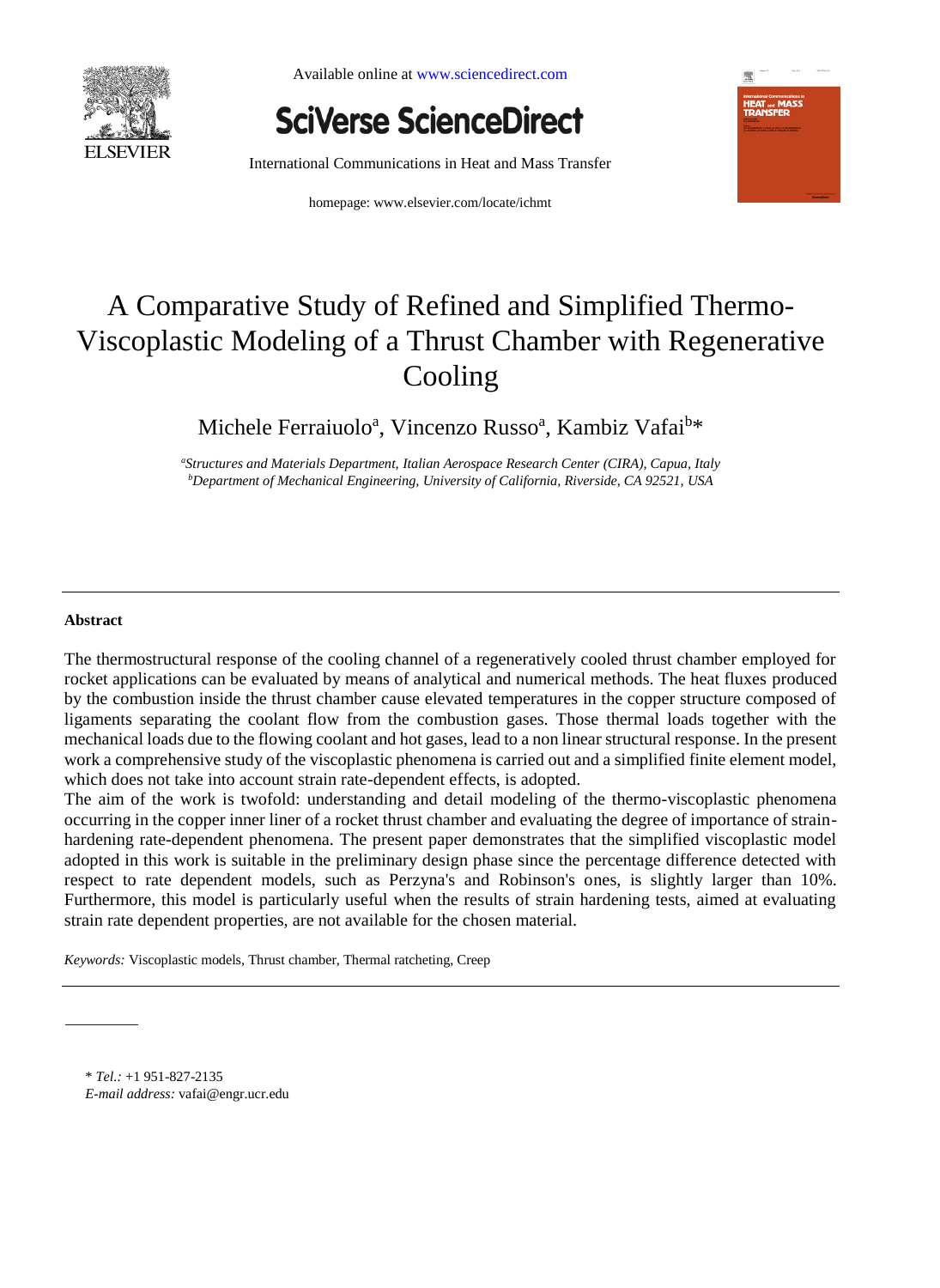## **1. Introduction**

Liquid Rocket engines for aerospace applications operate at extremely high heat fluxes  $(1\t{-}10 \, MW/m^2)$  and pressures (50-100 *bar*); as a result, the thrust chamber must be actively cooled in order to preserve the hot gas side wall from melting [1], [2]. In particular, regenerative cooling, where the fuel itself acts as a coolant and is passed through the coolant channels, provided in the periphery of the chamber wall, is the most efficient method of cooling since the heat absorbed by the coolant/fuel increases the enthalpy in the cooling channels leading to a more efficient combustion.

Copper alloys are usually chosen for the inner liner of the thrust chamber since they are characterized by high thermal conductivity, which is useful to transfer heat from the combustion chamber to the coolant [3]; moreover, the mechanical properties are sufficient to withstand the thermomechanical cyclic loading encountered in the service life [4]. Since the pressure in the cooling channel is notably above the thrust chamber pressure, the inner liner is under compression, while the outer wall of the chamber is subjected to considerable hoop stresses. Moreover, the material of the inner liner is deteriorated because of the elevated temperatures occurring in the inner wall, and its thermal expansion is constrained by the cold side wall of the liner. As stress and strain levels rise and/or large temperature changes occur, the material behavior may become viscoplastic [5], [6]. The theory of plasticity must be adopted when inelastic material behavior is encountered. Plasticity theories are based on the assumption that material behavior is time independent when load rates are small [7], [8]. On the other hand, material behavior becomes time dependent when quick loading or high temperature values are detected. An example of time dependent inelastic phenomenon is creep. When plastic behavior is coupled with creep and hardening phenomena, viscoplastic models must be taken into account. The temperature at which creep effects become significant when designing thrust chambers is usually about 40% of the melting temperature of the material considered. Creep can be detected at stress values that are always much lower than the strength of the material considered [9], [10].

 Viscoplastic behavior of metallic structures are generally studied by means of unified Constitutive models that provide a means of analytically describing the response of a metallic material from the elastic through the plastic range, taking into account strain rate dependent plastic flow, creep, and stress relaxation phenomena. An example of unified viscoplastic method is due to Bodner and Partom [11]. The Bodner-Partom model is a unified model where:

- a flow law is defined to correlate the plastic strain rate with deviatoric stresses,
- a kinetic equation that shows a relationship between the inelastic strain rate to stress invariants taking into account the effects of temperature and internal state variables,
- evolution equations that describe the effects of kinematic and isotropic hardening.

Another unified viscoplastic model which can be found in literature is the Anand model [12]. The Anand model is classified into the group of the unified plasticity models where the inelastic deformation refers to all irreversible deformation that cannot be distinctively separated into the plastic deformation derived from the rate-independent plasticity theories and the part resulting from the creep effect. Compared to the traditional creep approach, the Anand model introduces a single scalar internal variable "s", the resistance to deformation, that is adopted to depict the isotropic resistance to inelastic flow of the material. Another model employed is the Robinson's model, which adopts a dissipation potential to derive the flow and evolutionary laws for the inelastic strain and internal state variables. The model includes only one internal state variable which represents the kinematic hardening. The material behavior is linear elastic for all the stress levels within the dissipation potential and non linear viscoplastic for the stress levels outside.

Porowski proposed an analytical model for evaluating Hot-Gas Wall Deformation and Strain [13]. In this model strain rate dependent effects are considered. Moreover, material properties are assumed not to vary with temperature.

Perzyna's model could be regarded as the first model describing the evolution of viscous effects [14]: it is widely used in many engineering applications, due to the fact that it consists of a reduced number of parameters. A particular feature is that the model allows the stress to get over the Yield surface.

For the above mentioned models, the number of experimental tests needed to characterize the viscoplastic behavior of a metallic structure is quite substantial. Indeed, tensile and compressive tests at different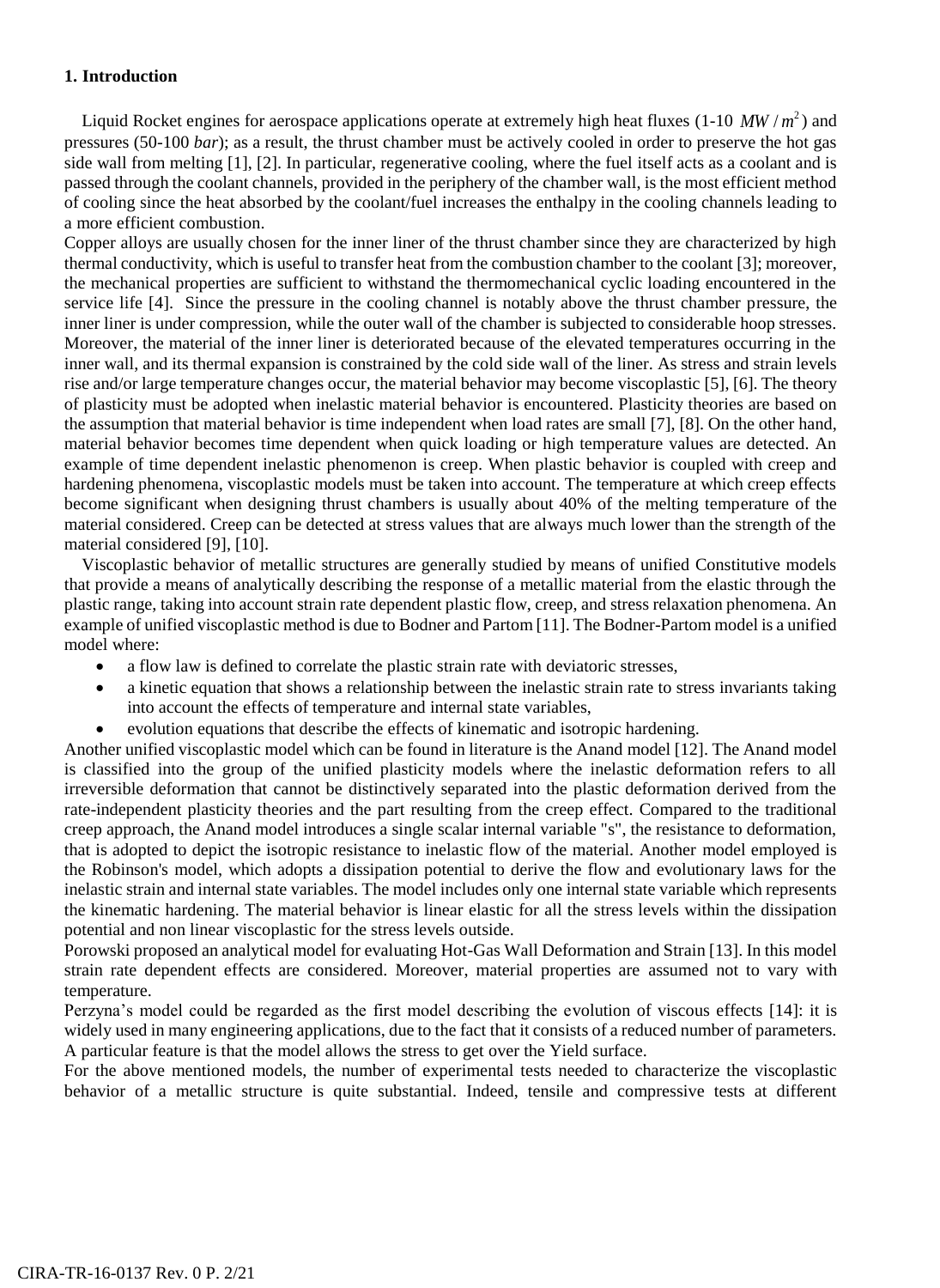temperature values as well as strain hardening, creep and relaxation experimental tests should be performed; as a result, the adoption of a simplified viscoplastic model in which a reduced number of experimental data is needed, could be useful in a preliminary design phase when not all the results of the experimental tests are available. For example, the results of strain hardening tests are often not available in the literature. As such, it is valuable to quantify the amount of uncertainty introduced in the finite element model when rate-dependent effects are ignored.

 The present paper describes a Finite Element Model to be built in a commercial code (ANSYS) in order to illustrate the highly nonlinear phenomena detected in the hot components of a thrust chamber. Another aim of the present wok is to demonstrate that the adoption of a simplified viscoplastic model not taking into account strain rate dependent effects can be useful in a preliminary design phase since it can substantially reduce the computational time needed to run a complex thermostructural analysis.

The structure of this paper is organized as follows: a description of the simplified viscoplastic model, adopted in the finite element analyses, is given in the next section, while the results of the thermostructural analyses conducted on the rocket engines thrust chambers are illustrated in section 3 together with comparisons with test cases taken from literature. In particular, the results of the analyses are aimed at justify that the simplified model can describe the typical phenomena occurring in the inner liner of a regeneratively cooled thrust chamber (dog house effect, thermal ratcheting, etc.). Finally, the conclusions are summarized in section 4.

#### **2. Analysis**

#### *2.1. Simplified Viscoplastic model*

The current simplified viscoplastic model is composed of the yield criterion, the flow rule, the hardening rule and time-dependent phenomena (creep). To characterize the stress components that induce plasticity, deviatoric stress components are defined by subtracting uniform hydrostatic normal stresses from the stress tensor. The hydrostatic stress is defined as:

$$
\sigma_0 = \frac{1}{3}(\sigma_{11} + \sigma_{22} + \sigma_{33}) = \frac{1}{3}\sigma_{ii}
$$
\n(1)

while  $S_{ij}$  is given by:

$$
S_{ij} = \sigma_{ij} - \sigma_0 \delta_{ij} \tag{2}
$$

The equation given by the von Mises yield criterion identifies a yield surface. If the principal stresses lie within the yield surface, elastic behavior is encountered, while if the principal stresses fall on the yield surface, plastic deformation is detected.

The Prandtl-Reuss flow rule describes the relationship between the plastic strain increment and the deviatoric stresses. In particular, an increment in strain  $d\varepsilon$  can be decomposed into an elastic part  $d\varepsilon^e$  and a plastic part  $d\varepsilon^p$ . If the material is isotropic, it can be assumed that the plastic strain increments  $d\varepsilon^p_{ij}$  are related to the deviatoric stresses *Sij* :

$$
\mathcal{E}_{ij} = \lambda S_{ij} \tag{3}
$$

To establish an accurate relationship, one must identify the positive constant scalar  $\lambda$ , which is a plastic multiplier that determines how much plastic strain occurs and depends on the yield criterion and the possible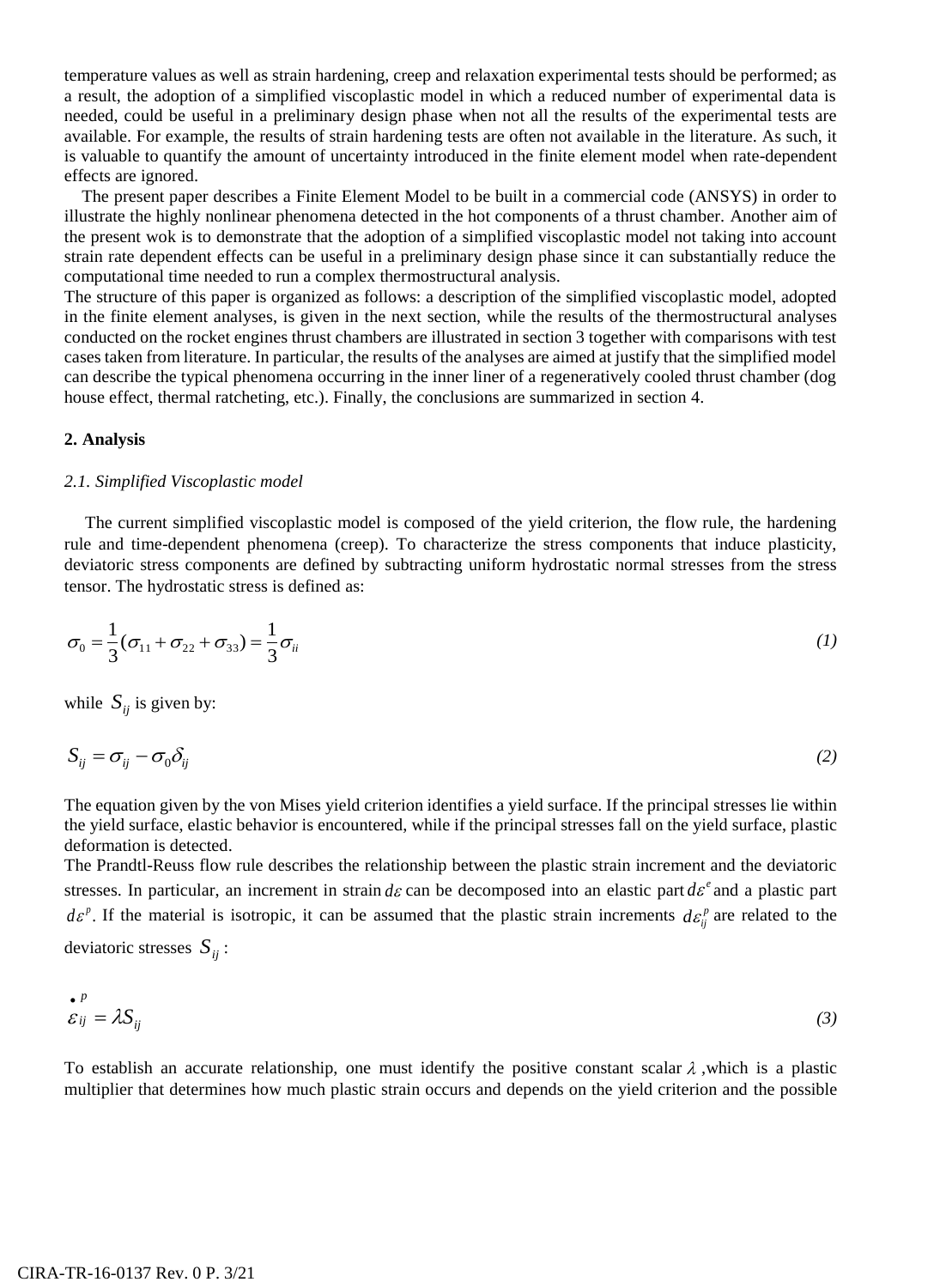hardening behavior. When the material is unloaded a new elastic limit, greater than the initial elastic one, will be detected. Due to the hardening phenomenon, a new elastic limit in compression, smaller than the initial one, is encountered. This phenomenon is referred to as Bauschinger effect [15].

Creep is modelled by means of the Norton's law which represents the portion of the creep curve where the creep rate remains almost constant (secondary or steady creep):

$$
\mathcal{E} = B\sigma^r \tag{4}
$$

where:

- *B* and *r* are material constants, *r* is non dimensional, *B* is expressed in  $\left[1/s(MPa)^{r}\right]$
- $\bullet$ .  $\varepsilon$  is the strain rate

# *2.2. Thrust chamber geometry and boundary conditions*

The geometry of the thrust chamber cross section is shown in Figs. 1 and 2, the thermo-mechanical load cycle history is depicted in Fig. 3. Hot gas side adiabatic wall temperature, coolant side bulk temperature with corresponding heat transfer coefficients and pressures are summarized in Table I. The material adopted for the liner is Narloy-Z, while that adopted for the close-out is Electroformed Copper (EF copper). Tables II and III illustrate the thermal and mechanical properties adopted for the thermo-mechanical analyses [16]. The benchmark chosen for the comparison is characterized by relevant creep phenomena. The pressure differential between the coolant and the hot gases flows is 20.68 MPa and the hot phase lasts 240 seconds. As a consequence creep strains are expected to occur in the ligament. The material constants *B* and *r* of the Norton's law for the Narloy-Z are:

$$
B = 5.12 * 12^{-56} [1 / s(MP)^r]
$$

 $r = 6.65$ 

The thermal and structural analyses have been conducted on a Finite Element model representing the cooling channel, that is the inner wall, rib and close-out represented in Fig. 4(a). Symmetry conditions have been applied in order to minimize the computational time. The numerical simulation clarifies the influence of the strain rate dependent models on the structural response of the inner liner of the thrust chamber. Moreover, a detailed study on the transient response of the thrust chamber has also been accomplished on the geometry depicted in Fig. 4(b), which is characterized by a lower aspect ratio (height/width). The following analyses were performed:

- 1. Transient thermal and static structural analysis compared with analytical model results obtained by Porowski [17];
- 2. Transient thermal and static structural analysis compared with a transient structural analysis on a new configuration characterized by a different aspect ratio;
- 3. Transient thermal and static structural analysis compared with the results obtained by adopting Robinson's [18] and Perzyna's viscoplastic models [19].

In what follows, the analytical model will be identified as "model 1", while the Robinson's and Perzyna's models will be referred to as "model 2" and "model 3" respectively.

Table provides a summary of the main characteristics of the performed thermostructural simulations. In the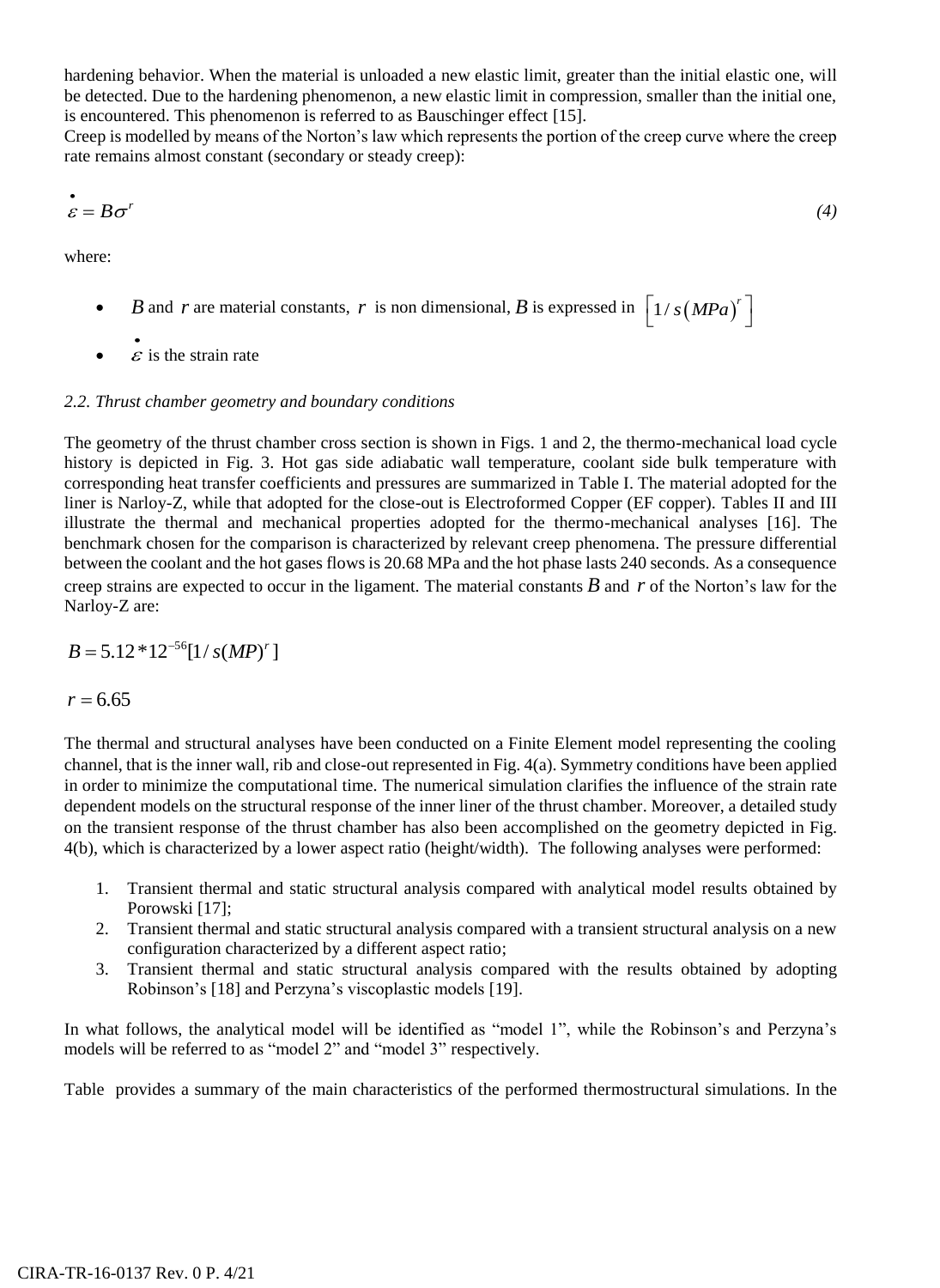second column the benchmarks with which the results obtained with the current viscoplastic model are compared. In particular, the results of the transient analysis have been compared to those obtained with the corresponding static structural ones.

## **3. Results and discussions**

## *3.1. Comparison with model 1*

A finite element analysis has been conducted adopting the simplified viscoplastic model described in the previous section. The results have been compared with those obtained by Porowski with model 1 [17]. Maximum temperature values (almost 900 K), are detected in the hot gas side of the ligament during the hot phase, as illustrated in Fig. 5(a). With regards to the structural analysis, the deflection of the ligament detected at the end of the thermo-mechanical cycle obtained by the analytical solution and the Finite element models are summarized in Table V. The displacement considered in the Finite Element analysis is the one evaluated in the point illustrated in Fig. 4 (point A). The maximum percentage difference between the current numerical results and the analytical model is about 14%. The effect of the creep phenomena is demonstrated in Fig. 5(b)-(c) where it is clearly visible that the hoop stresses in the ligament decrease with time. In particular, the hoop tangential stresses are compressive during the hot phase, and, as a consequence, the ligament yields in compression. During creep, the hoop stresses relax becoming tensile after about 1 second. The tensile stress is induced because the high temperatures occurring during the hot phase yields in compression of the ligament of the cooling channel and, then, the ligament width is invariably decreased. However, the ribs act as boundaries that prohibit the ligament from decreasing in length as the temperature decreases, so that a tensile stress develops as the material cools. Moreover, since the hoop stresses become tensile before the end of the hot phase, creep rupture damage is a potential failure mode that should be included in the failure analysis.

The current model can reproduce cyclic hardening and thermal ratcheting phenomena, that is cumulative inelastic deformation that can be detected in a structure subjected to thermal cyclic loading. Fig. 6 shows the tangential stress variation with total tangential strain for point A shown in Fig. 4. It is clear the effect of creep during the hot phase; at the end of each cycle residual tensile stresses are encountered leading to thermal ratcheting phenomena. The number of cycles to failure is evaluated by means of Eq. 5 according to Riccius et al. [20], [21]:

$$
N = \frac{\varepsilon_u}{\max(0, (\varepsilon_e - \varepsilon_b))}
$$
 (5)

where  $\varepsilon_e$  is the remaining strain after the considered cycle,  $\varepsilon_b$  is the strain at the beginning of the considered cycle and  $\varepsilon_u$  is the ultimate strain of the combustion chamber wall material. Negative strains (compression mode) are not taken into account.

The number of cycles to failure is 44, while 49 cycles were calculated in model 1. As such a 10% difference is detected between the two models when evaluating the service life of the thrust chamber. If creep is not modelled, the tangential stresses during the hot phase remain constant (no stress relaxation phenomena), and, as a consequence, no residual tensile stresses will occur. The number of cycles to failure would be significantly greater if compared to the test case where creep is modelled. Fig. 7 shows the equivalent creep strain contour plots after 1 second and 240 seconds of creep. As expected, creep occurs almost exclusively in the ligament where higher temperature values are detected.

Fig. 8(a) shows the tangential stress variation with time for points A and B. It is clear that the effects of creep are relevant in the first 5-10 seconds (see the grey rectangles in the figure) of the hot phase where the temperature in the ligament rapidly reaches the steady state values. Point B is characterized by higher compressive stress values since temperatures are 150 K to 200 K higher than the values detected in Point B. The tensile tangential stress at the end of the cycles increases cycle after cycle because of the hardening effects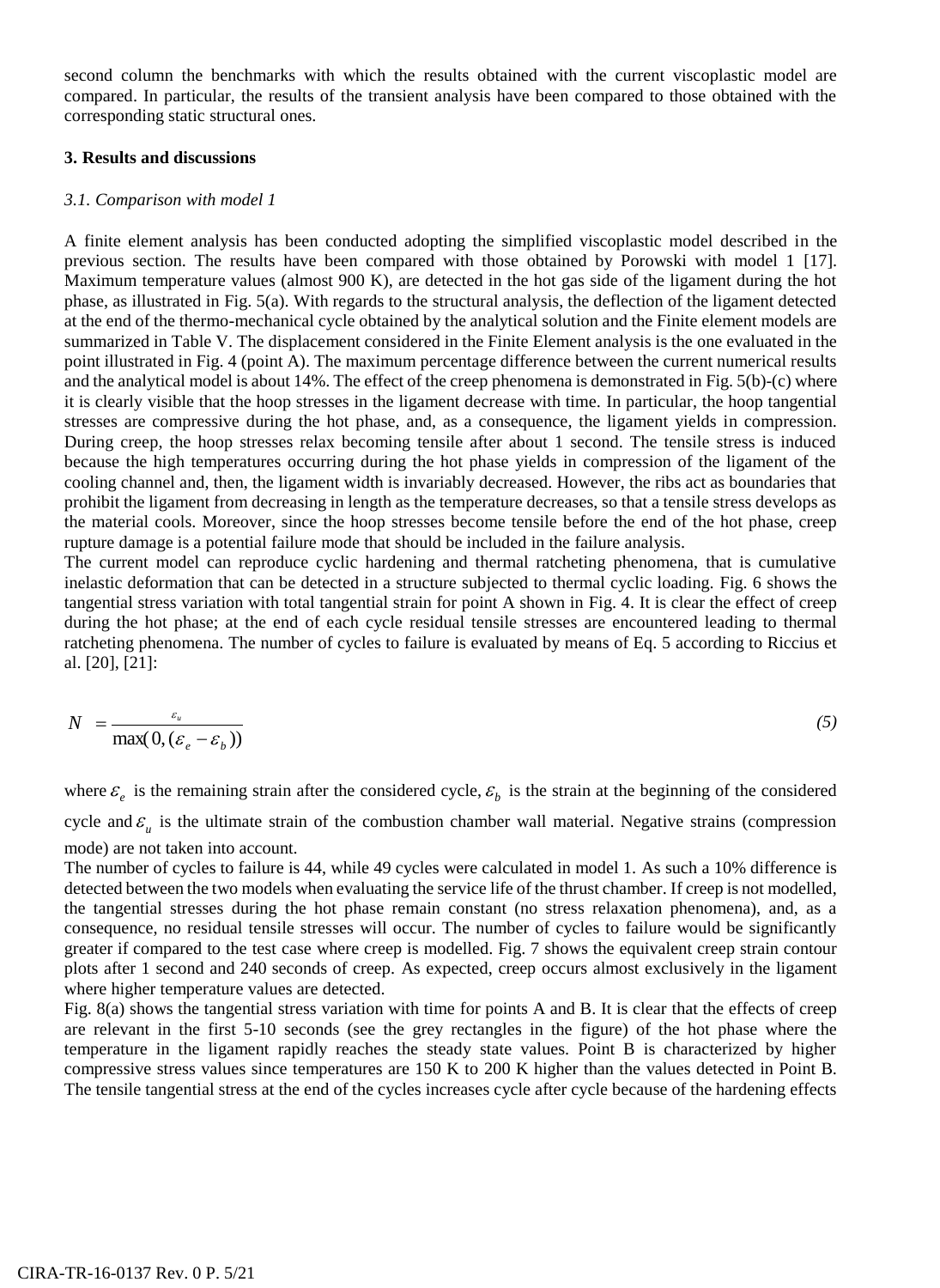occurring when the ligament is thermo-mechanically loaded.

Fig. 8(b) illustrates the thickness decrease of the ligament as a function of the number of cycles. The deformed shape of the ligament shows the bulging out as a result of the thermo-mechanical load cycles. Our results qualitatively replicated the so-called "dog-house" effect and the thinning of the coolant-channel wall; this effect was caused by the pressure differential acting across the coolant-channel wall.

A transient structural analysis was also carried out. No significant differences were detected between the static and the transient results (the maximum percentage difference is equal to 0.01%). Since the results are very similar, no thermal and structural contour plots will be shown.

#### *3.2. Thermostructural transient analysis*

As explained earlier, a less stiff structure, where the ratio between the length of the ligament and the rib width is considerably higher, was examined. This kind of channel is more deformable. The deflection in the centerline, with the same thermomechanical load, is higher with respect to the previous configuration. Therefore, the inertial effects on the structure should not be neglected. The aspect ratio in Geometry 2 is equal to 0.37, that is half the aspect ratio of Geometry 1. A reduced hot phase (2 seconds) has been considered in order to limit the computational time needed to perform the transient structural analysis. Fig. 9 shows the tangential stress distribution at the end of the cycle for the static and the transient analysis. The maximum percentage difference is about 56% and is detected at point B at the end of the first cycle (see also Tables VI and VII). The location of points A and B is shown in Fig. 9. As expected, in the cold phase at the end of the thermomechanical cycle the results of the static analysis become very different with respect to those evaluated with the transient analysis; in fact, when the ligament is rapidly cooled, inertial effects cannot be neglected. Similar considerations could be made when considering the beginning of the hot phase when the ligament is rapidly heated by the combustion gases inside the thrust chamber. The static analysis underestimates the tangential stresses. As such it is inappropriate to refer to the static analysis in the design phase of a thrust chamber. The computational time required for the transient analysis is large, and, as a result, parallel computing is desired.

#### *3.3. Comparison with models 2 and 3*

A comparison with the results obtained by means of FE models, where model 2 and model 3 are implemented, based on the geometry of the thrust chamber shown in Fig. 2. The thermomechanical load cycle applied is characterized by a short cycle in which the hot phase lasts 0.8 seconds. The temperature and pressure loading histories together with the material parameters obtained with model 2 can be found in Arya and Arnold [22], while the material parameters adopted for model 3 can be found in [19] and [23]. The analysis results relating to model 3 have been accomplished by means of ANSYS code.

Table VIII shows the thinning of the ligament evaluated at the end of each of the first four cycles. The maximum percentage difference is detected at the end of the third cycle (see Table IX).

The results of the analysis performed adopting model 3 is compared with those obtained with the simplified viscoplastic model. The results show that the maximum percentage difference between the two models is about 12% and occurs at point B at the end of the thermo-mechanical cycle (see Tables X, XI, XII, and XIII).

## **4. Conclusions**

 A comprehensive study on the finite element modeling of complex thermo-viscoplastic and transient phenomena occurring in the inner liner of copper alloy thrust chambers employed for aerospace applications was carried out. In particular, a simplified viscoplastic model not taking into account strain hardening rate dependent effects has been adopted. The results have demonstrated that this model is able to reproduce the "dog-house effect" and the ligament thinning that affect the inner lining of the chamber. Furthermore, the structural inertia effects have been taken into account when a less rigid structure is examined. Finally, the results of the current viscoplastic model were compared with more detailed models, such as Robinson's and Perzyna's ones, taking into account the strain rate dependent laws. The maximum percentage difference amongst these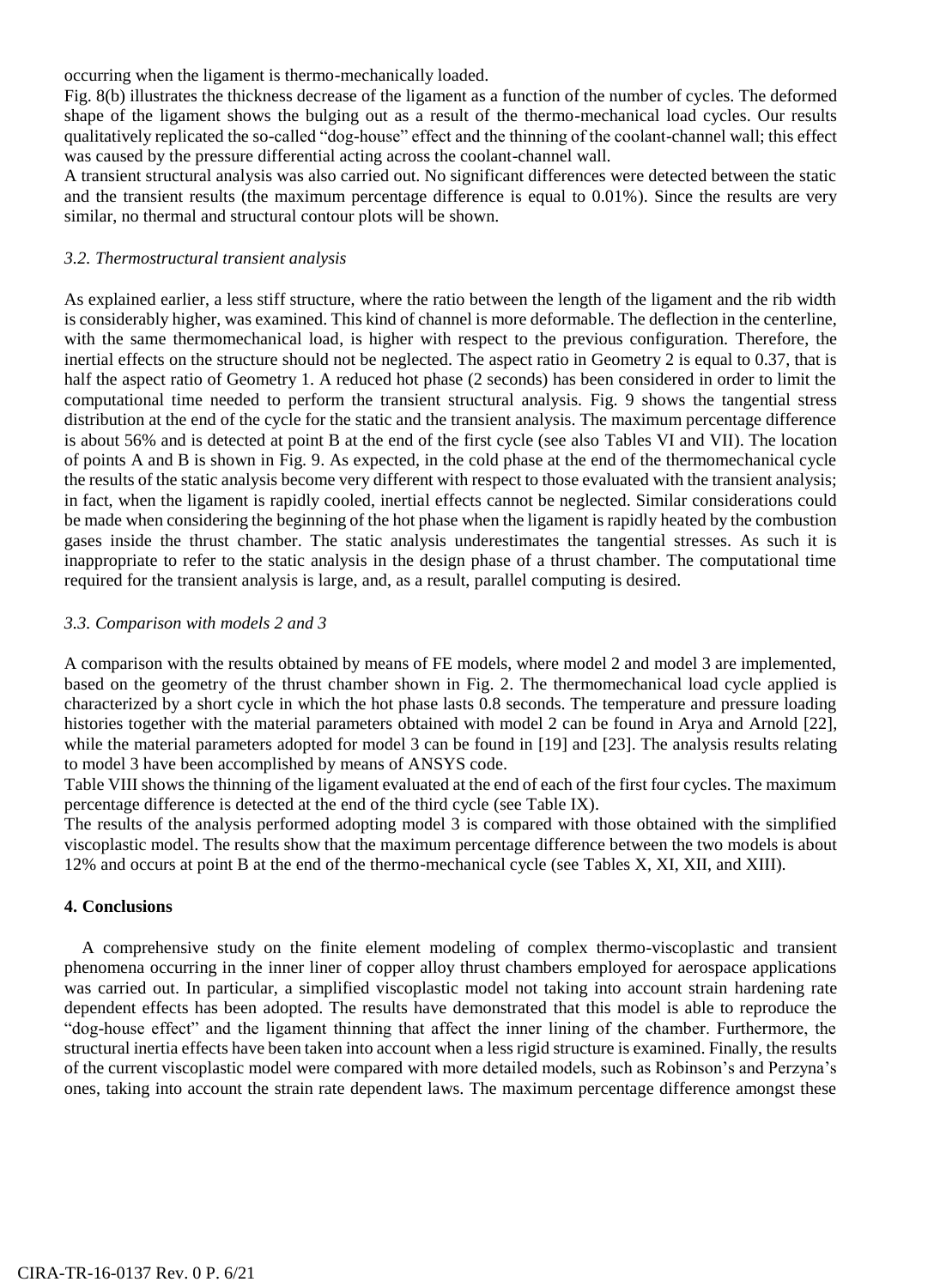models was about 13% and it occurs in the coolant side of the ligament, which is not the most critical point. As such, the adopted simplified model could be successfully employed in a preliminary design phase of a thrust chamber since it substantially reduces the required computational time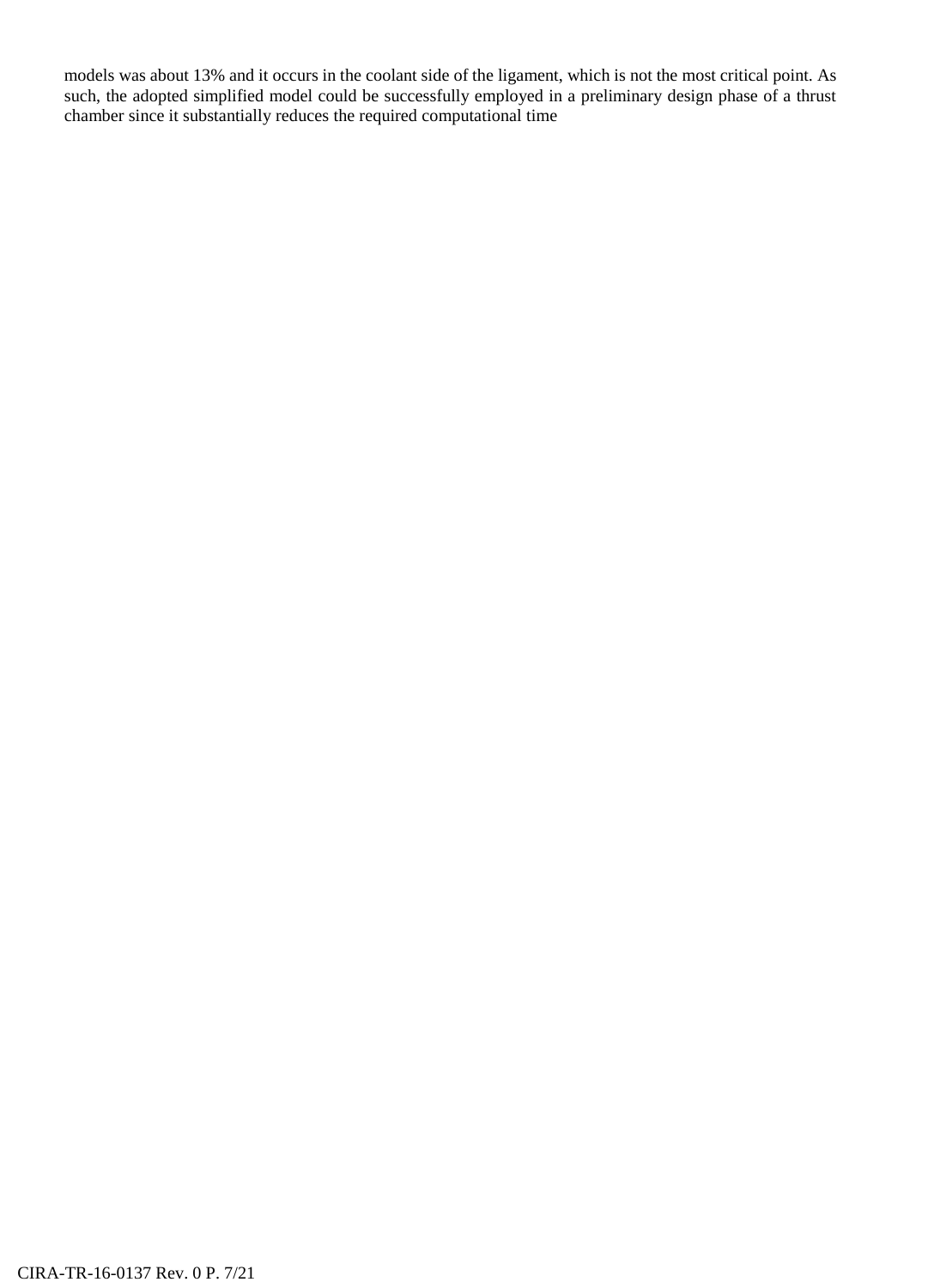#### **References**

- [1] Quentmeyer, R. J., "Experimental Fatigue Life Investigation of Cylindrical Thrust Chambers," NASA TM X-73665, 1977.
- [2] Armstrong, W. H., "Structural Analysis of Cylindrical Thrust Chamber," Vol. I, Final Kept., NASA Lewis Research Center, NASA-CR-159552, Contract NASA-21361, March 1979
- [3] Arya, V. K., Halford, G. R., Finite Element Analysis of Structural Engineering Problems Using a Viscoplastic Model Incorporating Two Back Stresses. Proceedings of Int. Seminar on Inelastic Analysis, Fracture and Life Prediction, Paris, France, 1993 and NASA TM-106046, 1993
- [4] Freed, A. D., "Structure of a Viscoplastic Theory," Constitutive Equations and Life Prediction Models for High Temperature Applications Symposium, NASA Lewis Research Center, NASA TM-100749, sponsored by American Society of Mechanical Engineers, Berkeley, CA, June 1988.
- [5] Arya, V. K., Analytical and Finite Element Solutions of Some Problems Using a Viscoplastic Model Journal of Computers and Structures, 33,4, 957-967, 1989.
- [6] Tsung-Yu Pan, Thermal Cycling Induced Plastic Deformation in Solder Joints—Part I: Accumulated Deformation in Surface Mount Joints, J. Electron. Packag. 113(1), 8-15 (Mar 01, 1991)
- [7] Kelly, P., Solid Mechanics, Part II, Lecture notes, The University of Auckland
- [8] Karayaka, M., Huseyin S., Thermo-Mechanical Fatigue of Metal Matrix Composites, Low Cycle Fatigue and Elasto-Plastic Behaviour of Materials—31992, pp 13-18
- [9] Weronski, A., Hejwowski T., Thermal fatigue of metals, AIAA Education series, 1991
- 
- [10] Earl A. Thornton, Thermal structures for aerospace applications, AIAA Education Series (1996).<br>
[11] Bodner S. R. and Partom Y., Constitutive Equations for Elastic-Viscoplastic Strain-Hardening M [11] Bodner S. R. and Partom Y., Constitutive Equations for Elastic-Viscoplastic Strain-Hardening Materials, J. Appl. Mech. 42(2), 385-389 (Jun 01, 1975)
- [12] Wang, G. Z., Cheng, Z. N., Becker K., Wilde, J., Applying Anand Model to Represent the Viscoplastic Deformation Behavior of Solder Alloys, J. Electron. Packag. 123(3), 247-253 (Oct 20, 1998)
- [13] Calladine, C. R . , "A Rapid Method for Estimating the Greatest Stress in a Structure Subjected to Creep," Proc. Instn, Mech. Engr. , Vol 178,1963-64.
- [14] Ambroziak, Klosowski, Nowicki, Schmidt, Implementation of continuum damage in elast-viscoplastic constitutive equations
- [15] Yoshida, F., Uemori, T., A model of large-strain cyclic plasticity describing the Bauschinger effect and work hardening stagnation, International Journal of Plasticity Volume 18, Issues 5–6, October 2002, Pages 661–686
- [16] Esposito, J.J., Zabora, R.F., "Thrust Chamber Life Prediction Mechanical and Physical Properties of High Performance Rocket Nozzle Materials," NASACR-134806, Contract NAS3-17838, NASA-Lewis Research Center, Cleveland, Ohio, March 1975.
- [17] Porowski, J. S., O'Donnell, W. J., Badlani, M. L., and Kasraie,B., "Simplified Design and Life Prediction of Rocket Thrust Chambers", Journal of Spacecraft and Rockets, Vol. 22, No. 2, 1985, pp.181-187.
- [18] Arya, V. K.; and Kaufman, A.: Finite Element Implementation of Robinson's Viscoplastic Model and Its Application to Some Uniaxial and Multiaxial Problems. J. Eng. Comput., vol. 6, no. 3, 1989, pp. 537-547.
- [19] Radial lip seal simulaton using ANSYS non-standard procedures, Wang, Draper, odapp, Emerson Climate Technology
- [20] Riccius, J.R., Hilsenbeck, M.R. and Haidn, O.J., "Optimization of geometric parameters of cryogenic liquid rocket combustion chambers," 37th AIAA/ASME/SAE/ASEE JPC, AIAA-01-3408, 2001
- [21] Riccius, J.R., Haidn, O.J. and Zametaev, E.B., "Influence of time dependent effects on the estimated life time of liquid rocket combustion chamber walls," AIAA 2004-3670, 40th AIAA/ASME/SAE/ASEE Joint Propulsion Conference, July 2004 Fort Lauderdale, Florida
- [22] Arya, V. K., and Arnold, S. M., "Viscoplastic Analysis of an Experimental Cylindrical Thrust Chamber Liner," AIAA Journal, 1992, Vol. 30, No. 3, 1992, pp. 781-789
- [23] Kalpakjian S. and Schmid S.R., Manufacturing Processes for Engineering Materials, 5th ed., 2008, Pearson Education ISBN No. 0-13-227271-7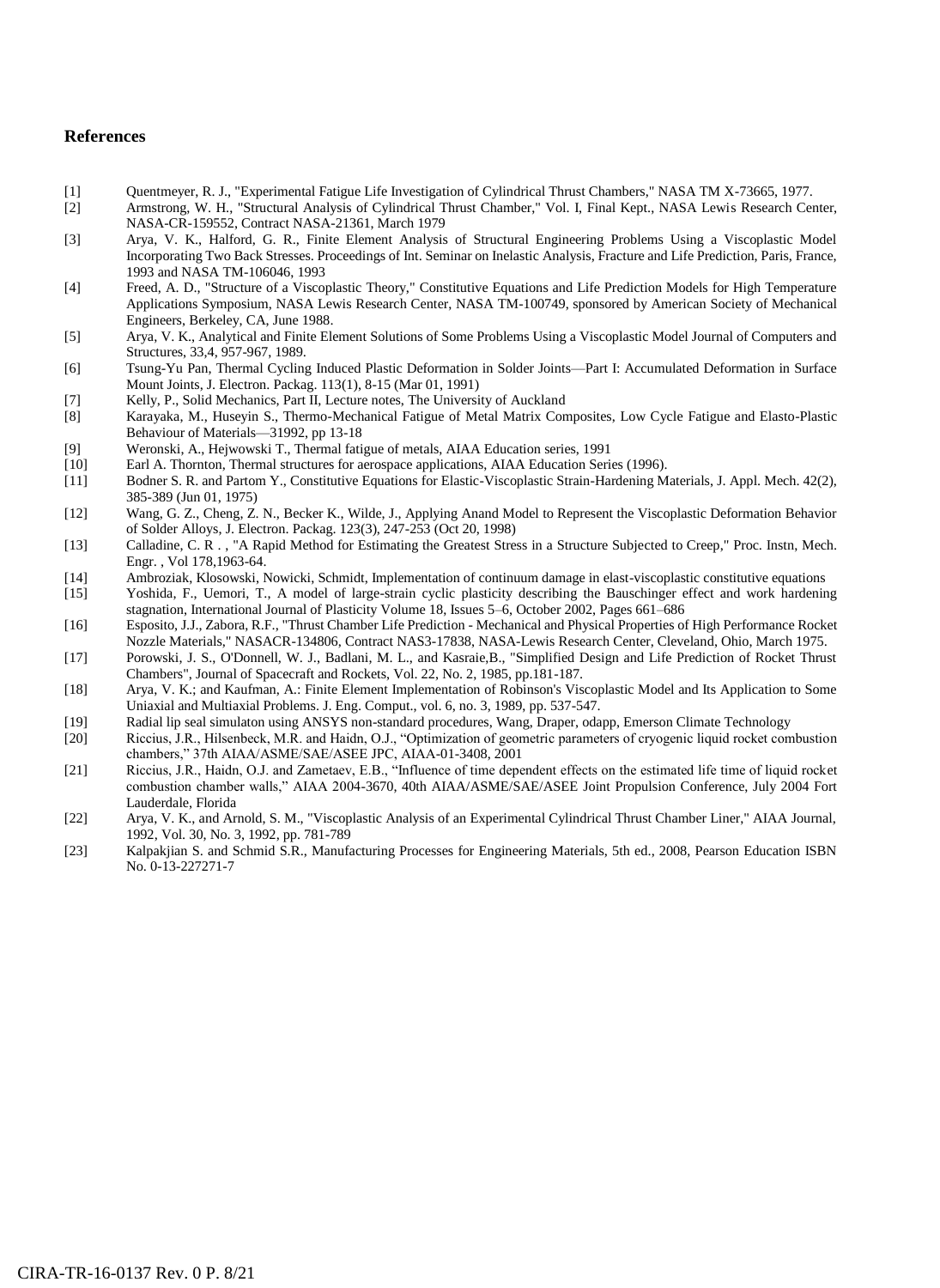#### Table I: Thermomechanical cycle coefficients

|                                                | Cold     | Hot   |
|------------------------------------------------|----------|-------|
| Hot-gas side Heat tranfer coefficient (W/m2K)  | $^{(1)}$ | 26670 |
| Hot-gas side wall Temperature $(K)$            | 278      | 3290  |
| Pressure differential (Mpa)                    | 20.57    | 20.67 |
| Coolant side Heat transfer coefficient (W/m2K) | 120000   | 40180 |
| Coolant side bulk Temperature (K)              | 57       | 57    |

Table II: Thermal and physical properties – Narloy Z

| Thermal Conductivity (W/mK)              | 295            |
|------------------------------------------|----------------|
| Density $(kg/m3)$                        | 9134           |
| SpecificHeat $(J/kgK)$                   | 373            |
| Coefficient of thermal expansion $(1/K)$ | $17.2*10^{-6}$ |

 $\overline{\phantom{0}}$ 

Table III: Mechanical properties - Narloy Z

|                             | 27 K | 294 K | 533 K | 810 K |
|-----------------------------|------|-------|-------|-------|
| Modulus of Elasticity (Gpa) | 143  | 128   | 113   | 87    |
| Tensile Yield (Mpa)         | 228  | 194   | 168   | 87    |
| Tensile Strength (Mpa)      | 250  | 220   | 190   | 135   |
| Poisson's ratio             | 0.34 | 0.34  | 0.34  | 0.34  |

Table IV: Summary of the performed thermostructural analyses

| Analysis | Benchmark                     | Geometry       | Analysis type | Hot phase length (seconds) | Cycles analyzed |
|----------|-------------------------------|----------------|---------------|----------------------------|-----------------|
|          | Model 1                       |                | static        | 240                        |                 |
|          | Corresponding static analysis | $\overline{2}$ | transient     |                            |                 |
|          | Model 2 and 3                 |                | static        | 0.8                        |                 |

Table V: Ligament deflection for FE and analytical models

| Analytical solution [m] | Simplified FE model (Ansys) [m] |
|-------------------------|---------------------------------|
| $7.4*10^{-6}$           | $8.45*10^{-6}$                  |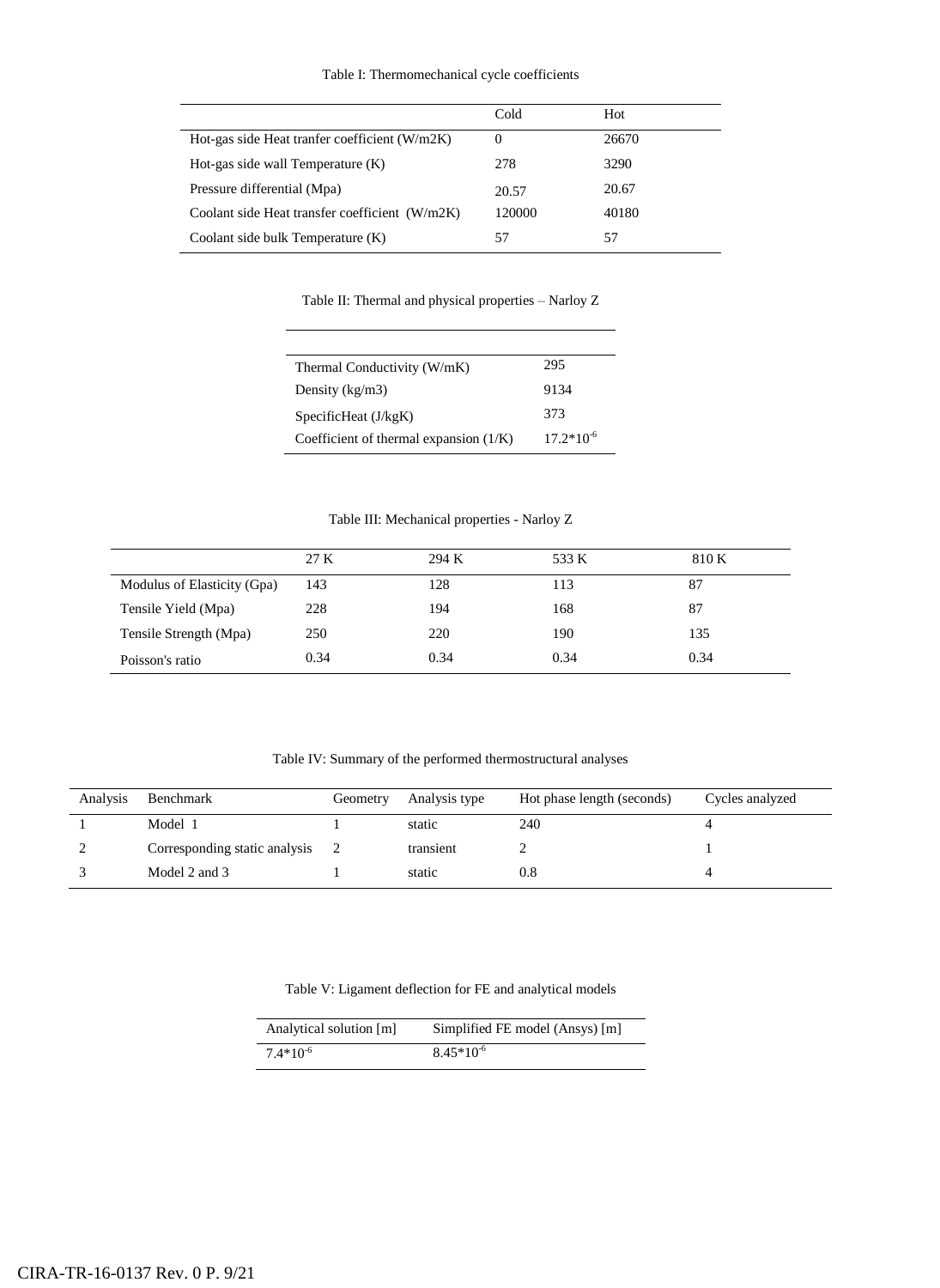Table VI: Tangential stresses - hot phase - creep after 1.2 seconds

|         | Static analysis [MPa] | Transient analysis [MPa] | Percentage difference |
|---------|-----------------------|--------------------------|-----------------------|
| Point A | 74.9                  | 74.7                     | 0.27%                 |
| Point B | -97                   | $-96.2$                  | $0.83\%$              |

Table VII: Tangential stresses –cold phase –end of the first cycle

|         | Static analysis [MPa] | Transient analysis [MPa] Percentage difference |           |
|---------|-----------------------|------------------------------------------------|-----------|
| Point A | 321                   | 391                                            | $-17.90%$ |
| Point B | 217                   | 139                                            | 56.12 %   |

Table VIII: Thinning (mm) of the ligament at the end of the first 4 cycles

|           | Model 2   | Simplified model | Model 3   |
|-----------|-----------|------------------|-----------|
| I cycle   | 1.80e-2   | 1.78e-2          | $2.04e-2$ |
| II cycle  | $2.10e-2$ | $2.03e-2$        | $2.07e-2$ |
| III cycle | $2.20e-2$ | $2.54e-2$        | $2.24e-2$ |
| IV cycle  | $2.37e-2$ | $2.67e-2$        | $2.45e-2$ |

Table IX: Percentage difference of the simplified model with respect to models 2 and 3

|           | Percentage difference with model 2 | Percentage difference with model 3 |
|-----------|------------------------------------|------------------------------------|
| I cycle   | 1.12                               | 12.7                               |
| II cycle  | 3.45                               | 1.9                                |
| III cycle | $-13.39$                           | $-13.4$                            |
| IV cycle  | $-11.13$                           | 8.9                                |

Table X: Point A - Von Mises Stress and Equivalent plastic strain at the end of the hot phase (1.8 seconds)

| Point A $(1.8$ seconds)   | Simplified model | Model 3 | Percentage difference |
|---------------------------|------------------|---------|-----------------------|
| von Mises stress          | 66.0             | 72.9    | $-10.5$               |
| Equivalent plastic strain | 0.0117           | 0.0118  | $-0.9$                |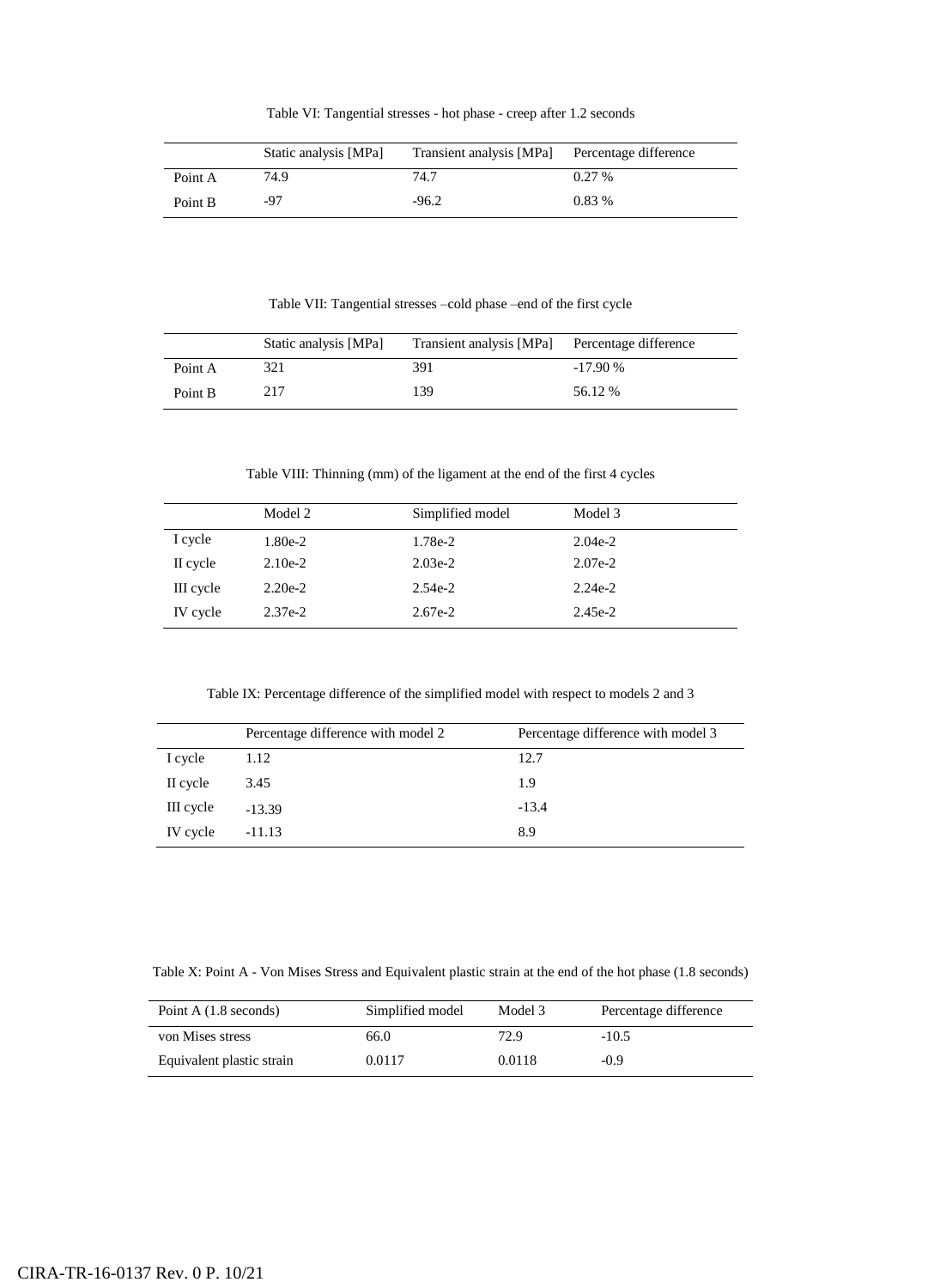Table XI: Point A - Von Mises Stress and Equivalent plastic strain at the end of the cycle (3.5 seconds)

| Point A $(1.8$ seconds)   | Simplified model | Model 3 | Percentage difference |
|---------------------------|------------------|---------|-----------------------|
| von Mises stress          | 197.0            | 211.6   | -7.4                  |
| Equivalent plastic strain | 0.0242           | 0.0241  | 0.4                   |

Table XII: Point B - Von Mises Stress and Equivalent plastic strain at the end of the hot phase (1.8 seconds)

| Point A $(1.8$ seconds)   | Simplified model | Model 3 | Percentage difference |
|---------------------------|------------------|---------|-----------------------|
| von Mises stress          | 111.2            | 123.4   | $-11.0$               |
| Equivalent plastic strain | 0.0258           | 0.0118  | 5.4                   |

Table XIII: Point B - Von Mises Stress and Equivalent plastic strain at the end of the cycle (3.5 seconds)

| Point A $(1.8$ seconds)   | Simplified model | Model 3 | Percentage difference |
|---------------------------|------------------|---------|-----------------------|
| von Mises stress          | 234.7            | 263.7   | $-12.4$               |
| Equivalent plastic strain | 0.0393           | 0.0377  | 4. I                  |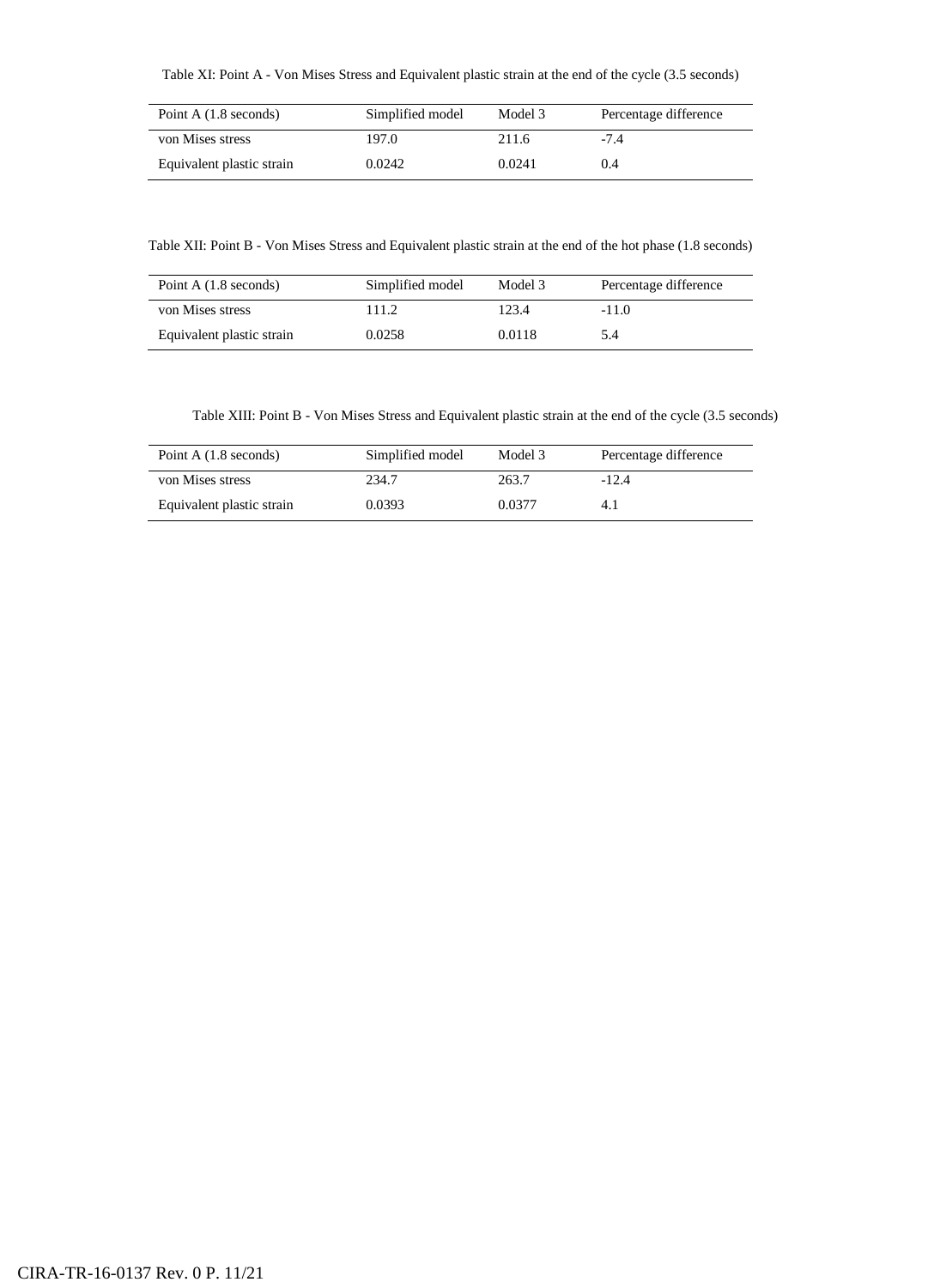

Fig. 1: Scheme of the regenerative liquid rocket engine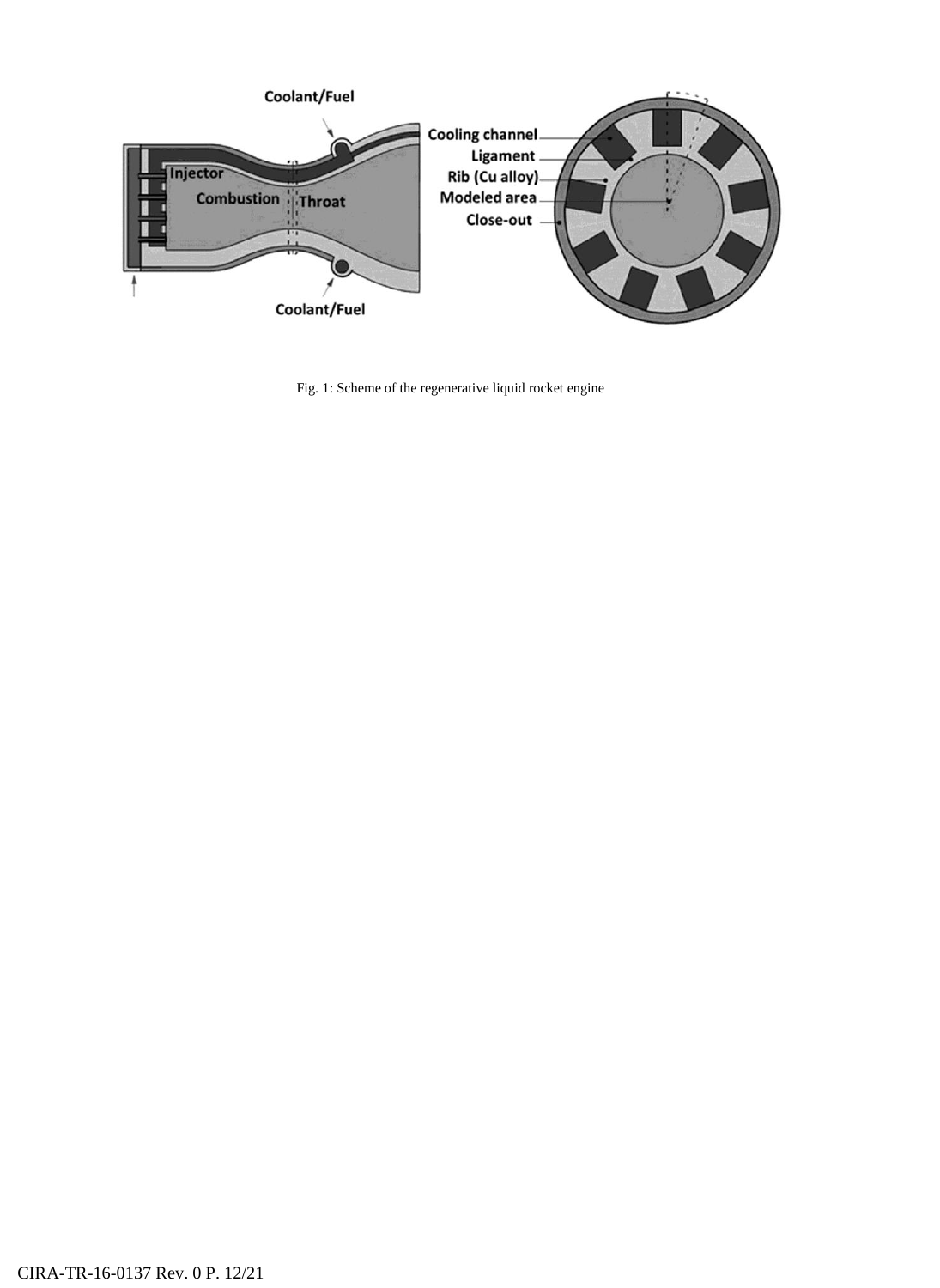

Fig. 2: Cooling channel geometry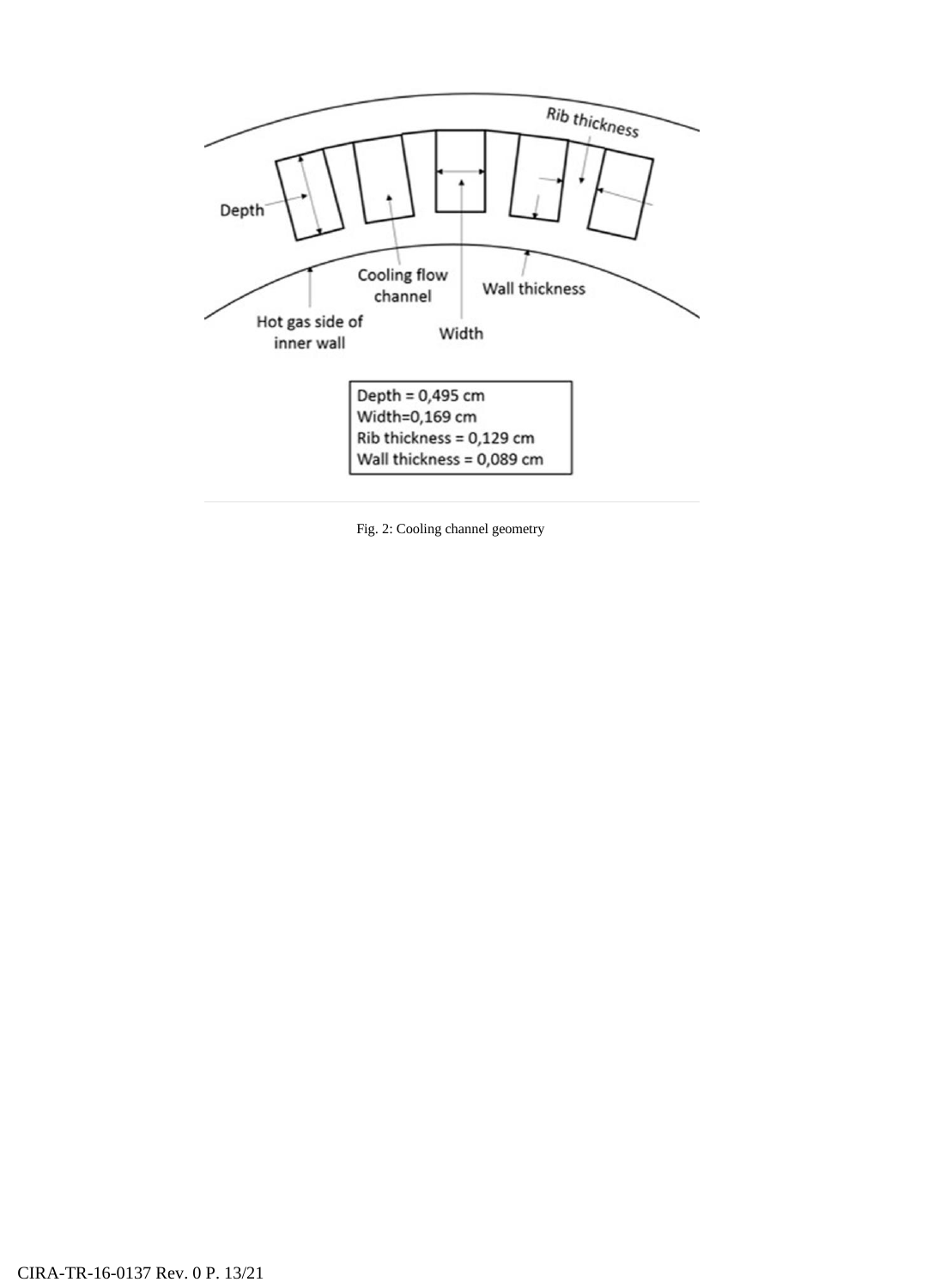

Fig. 3: Thermomechanical load cycle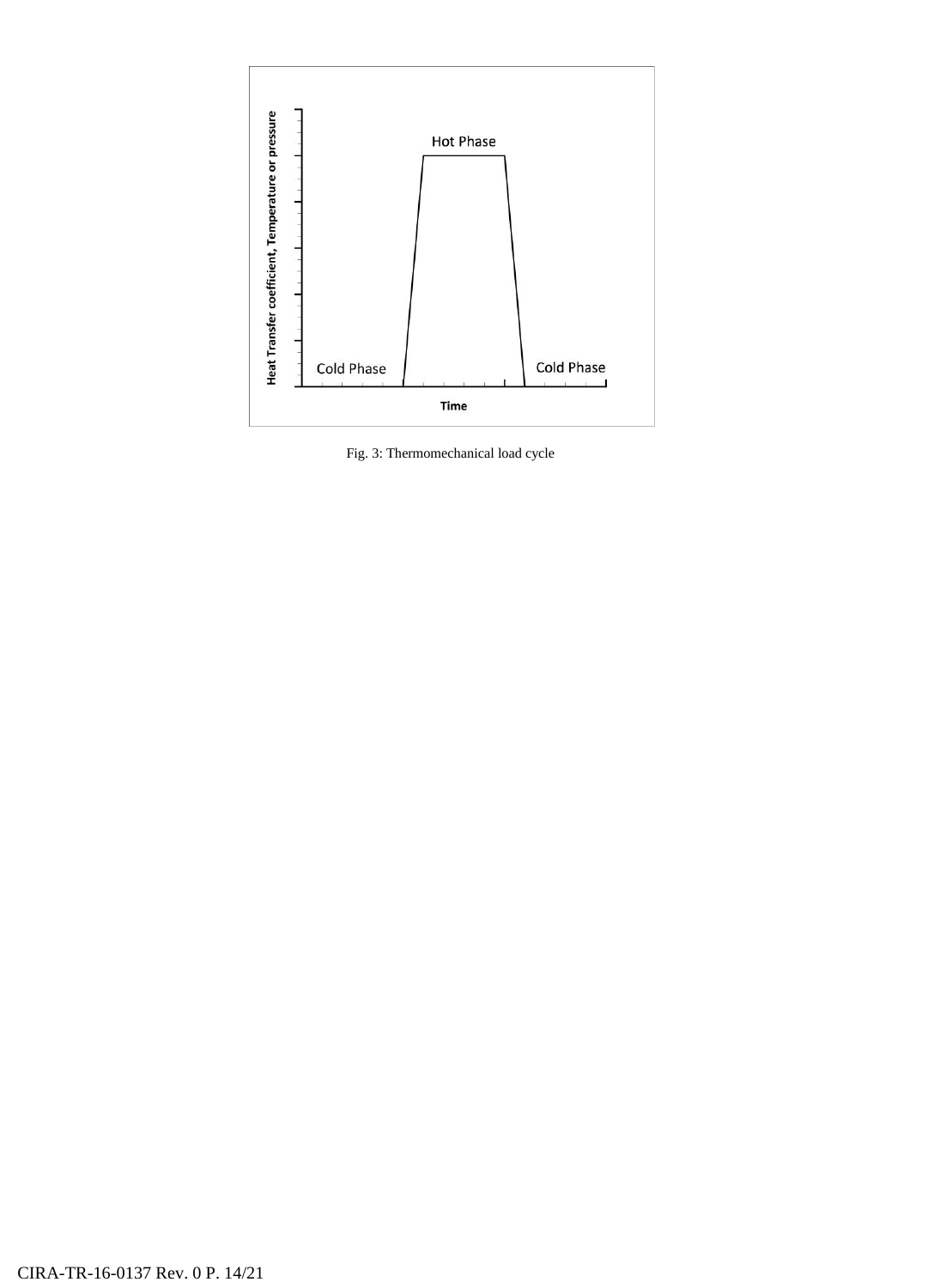

Fig. 4: Cooling channel model adopted in ANSYS (a): Geometry 1, (b): Geometry 2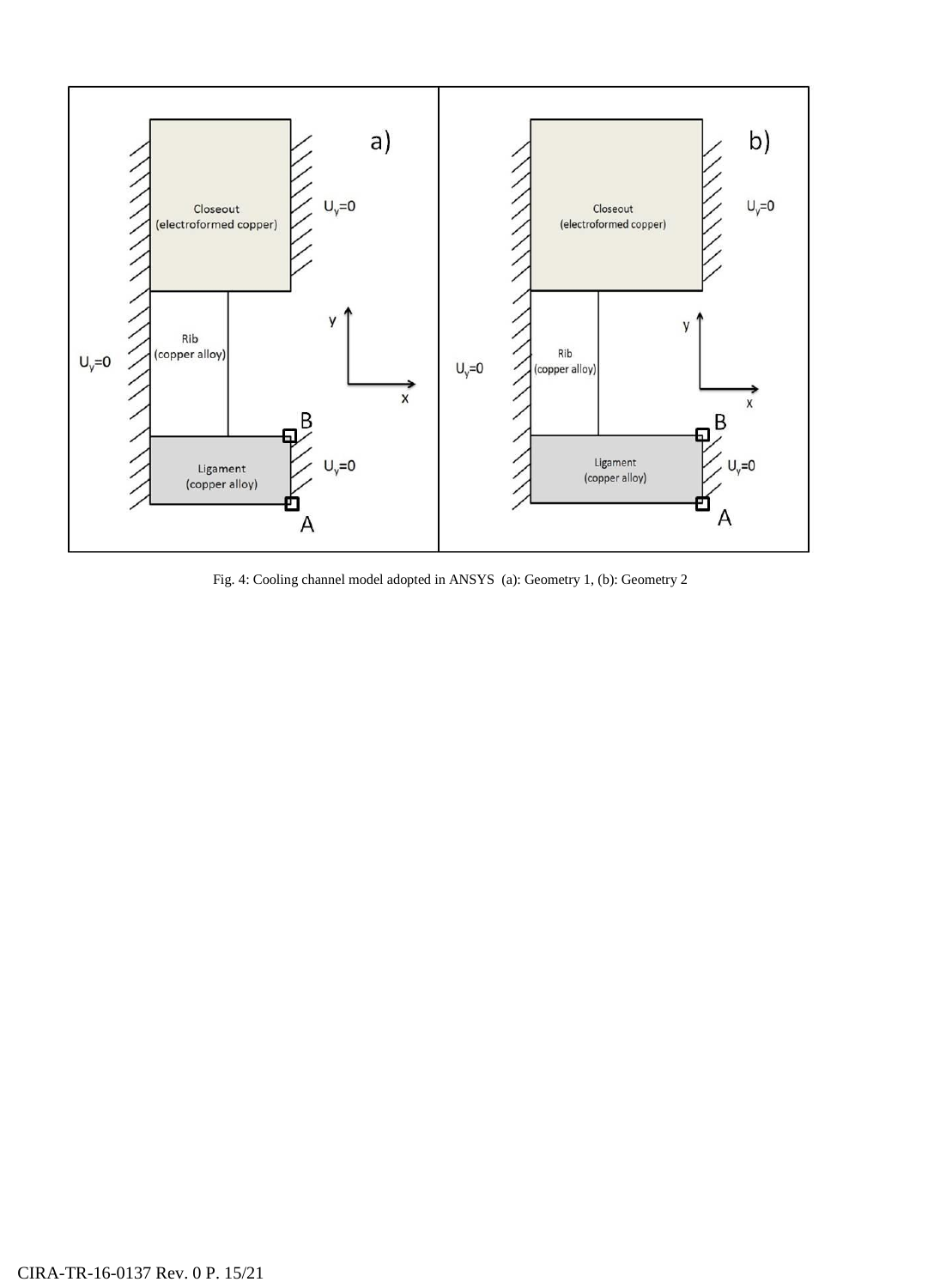

Fig. 5: (a): Temperature contour plot (Hot phase), (b): Hoop tangential stress (creep after 1 second), (c): Tangential stress - creep after 240 seconds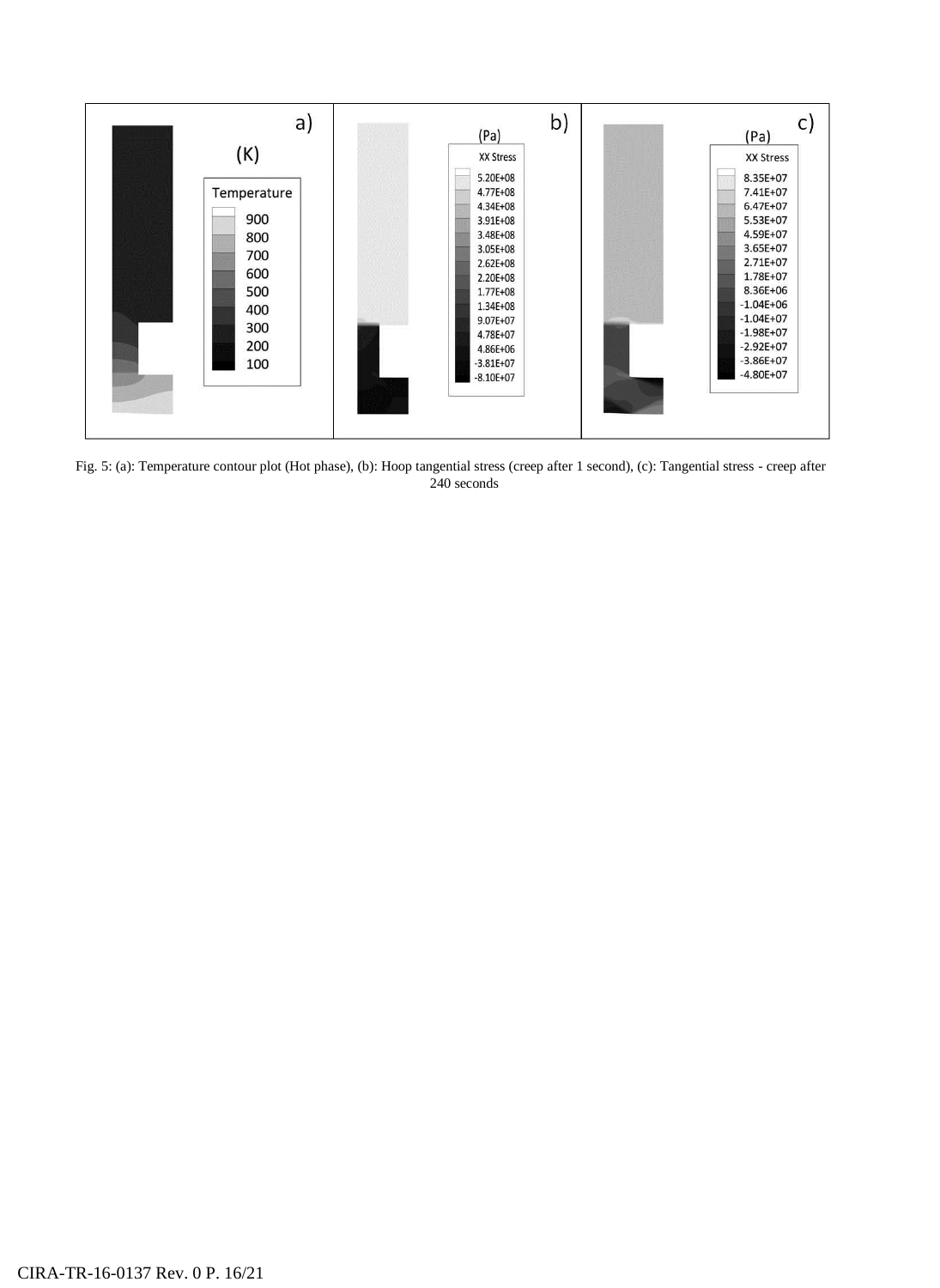

Fig. 6: Tangential Stress vs Total tangential strain - 4 cycles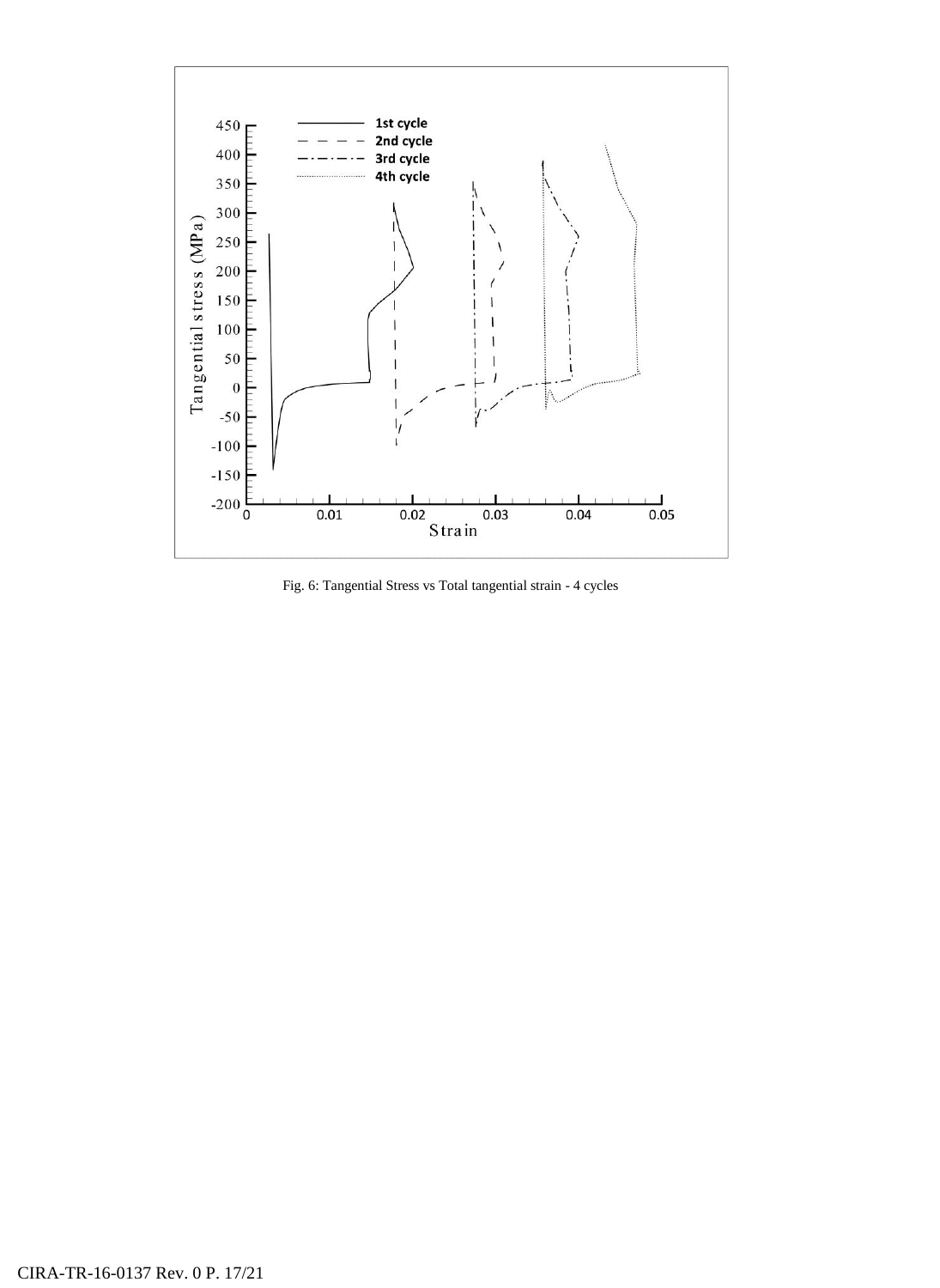

Fig. 7: Equivalent creep strain, (a): creep after 1 second, (b): creep after 240 seconds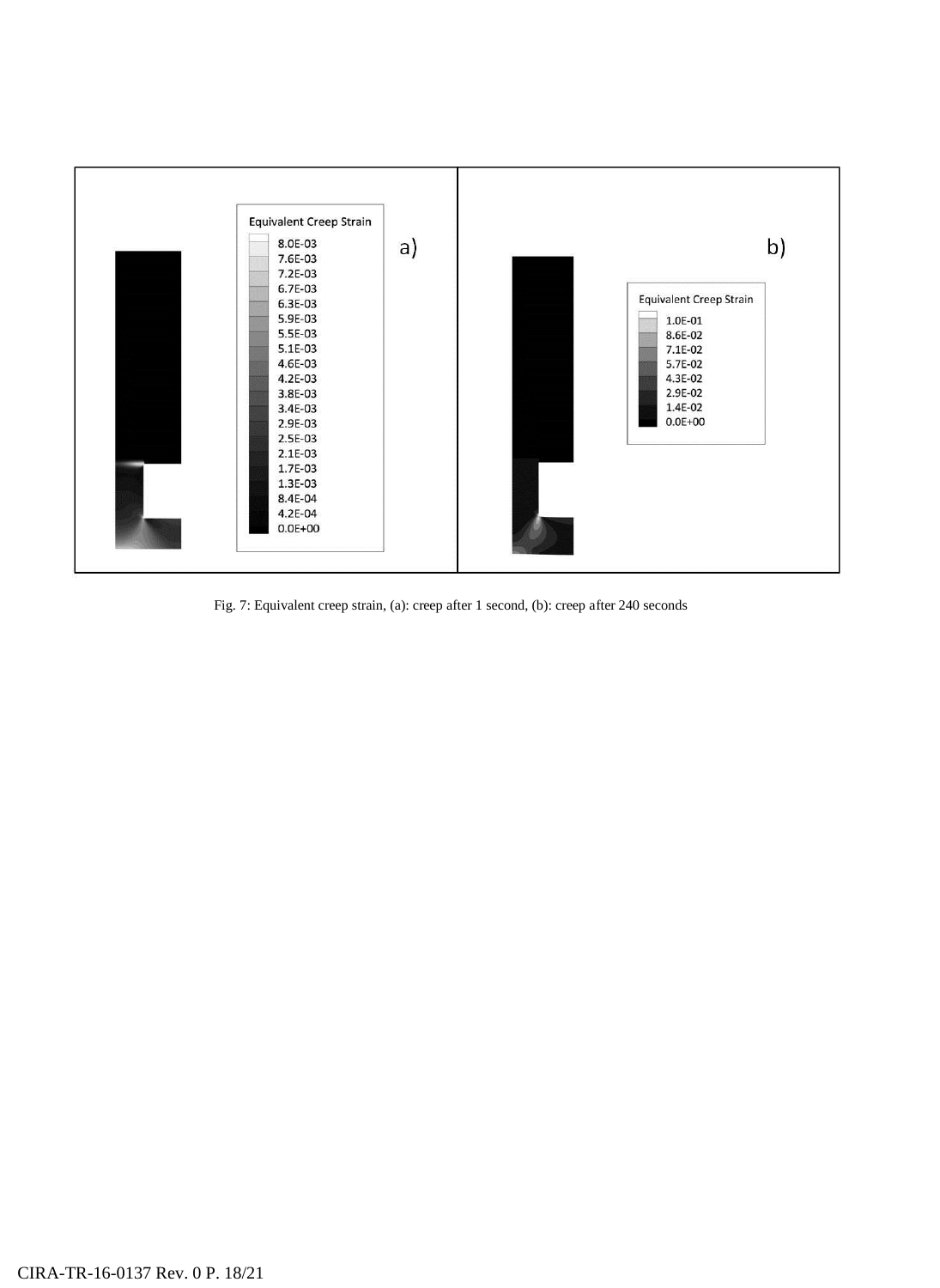

Fig. 8: (a): Tangential stress vs time for points A and B, (b): Decrease in radial thickness - segment AB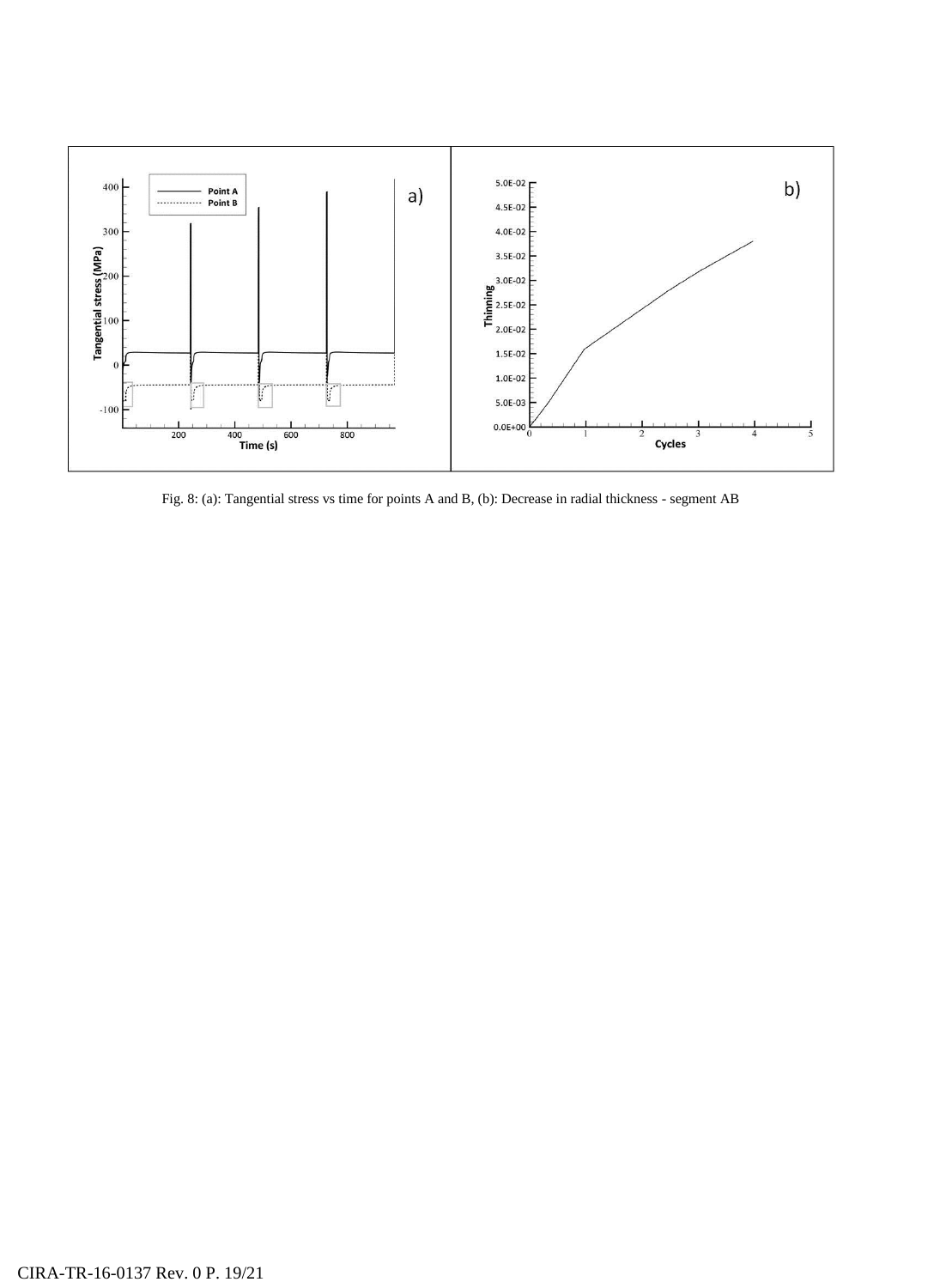

Fig. 9: Tangential stresses at the end of the cycle, (a): static structural analysis, (b): transient structural analysis